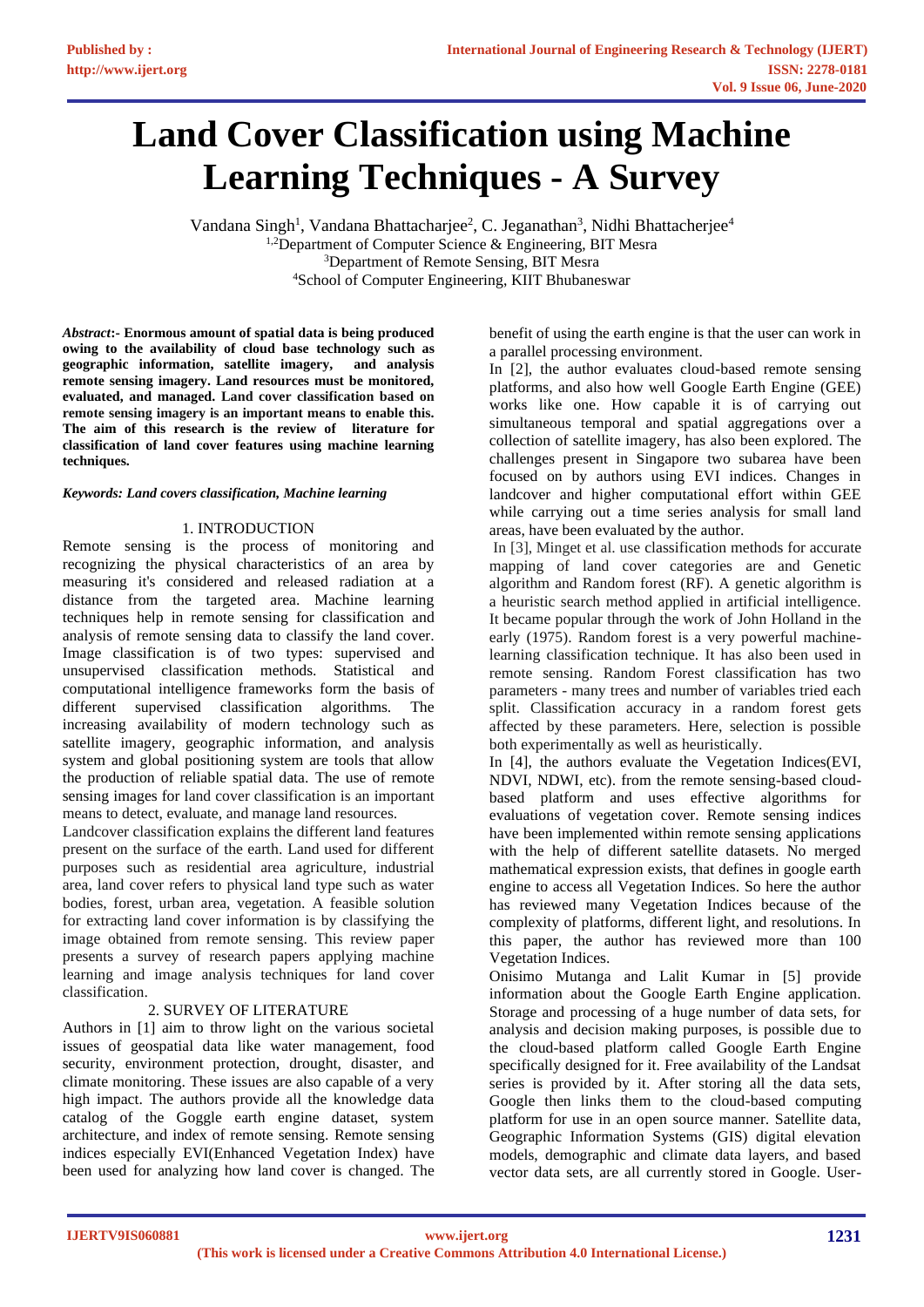friendly as well as easily accessible front-end is provided by GEE application. It also ensures the presence of a convenient environment for interactive data and algorithm development. Adding and owning data and collections, as well as applying the algorithm for landcover, land change analysis, classification and weather change analysis, all are possible even at users' end.

In [6], the authors explore the uptake as well as usage of GEE platform. This exploration has been done mainly in terms of the datasets used, the broad fields of study, and the geographic location of users. The major question of this manuscript ends up being invaluable, as to provide a platform for planetary-scale geospatial analysis, which is also accessible for everyone, is one of the main goals of GEE. Authorship patterns, geographic scope of analysis, as well as the major area of application, have been assessed using peer-reviewed literature. Even though the applications of GEE with respect to subject matter are immensely diverse, analysis shows that GEE's use is mostly done by developed countries, considering both user nationality (as provided by institutional affiliation), and geographic application. Quite a large number of opportunities for earth observation and geospatial applications are provided by GEE. It may also remove some barriers, specially in the developing world. But all of this needs to be worked on there are some opportunities to improve on this too. Desktop processing machines cannot provide a scale suitable for storage and analysis of remotely sensed data. It can be said that overall this problem has been resolved by the new big data model opened up by GEE. A lot of research is being done to find ways to increase applications in developing countries. Some suggestions are towards a more aggressive intervention approach.

In [7], the a vegetation monitoring framework is developed. It is applicable at a planetary scale and is based on the BACI (Before-After, Control-Impact) design. Google Earth Engine is used in this approach. A web based app named EcoDash is developed. It maps vegetation EVI from Moderate Resolution Imaging Spectroradiometer (MODIS) products during 2000 and 2002. The authors show that the approach is a cost-effective and useful tool for developers.

Image classification is an important issue in remote sensing and other applications [8]. To achieve the remote sensing image classification novel supervised algorithm based on the immune network theory is used in this paper. Artificial immune network and antibody network is designed and implemented for classifications of multi hyperspectral remote sensing images. As mentioned by the model, every AB(Antibody) has Trained samples carried to analyze the performance of ABNet using different types of a satellite image. The supervised trained sample provides high classification accuracy

In [9] the author aims to discriminating weed crops using artificial intelligence methods. Radial basis function Neural network approach is used. The limitation of a neural network is that output may sometimes become unstable when applied to a large problem. With a strong mathematical basises one can guarantee better performance of a neural network. In terms of accuracy, this method

gives 75% accuracy which is good as the image analysis technique.

In [10] the author uses mean shift segmentation and backpropagation neural network for enhancing the green vegetation color from the plant. With shadow and presence of blue color, separating green vegetation becomes a very complex task. This paper aims to improve the segmentation rate of the vegetation images containing green vegetation using mean shift segmentation. Operations like opening, closing filling, thickening, etc are used to extract the components present in the image. The backpropagation neural network is then used to classify the vegetation image into two parts: green and non-green. 100 vegetation images were used in the study.

Finally in [11], landcover features have been classified using segmentation technique. MLC(Maximum likelihood), neural network, support vector machine have also been used for landcover classification.

[12] shows that Machine Learning algorithms have been developing surprisingly successfully in the last few years. Fields like speech recognition, search engines and robotics, or generally, data intensive scientific and technical fields, have had a huge benefit due to these developments. One such data intensive application is remote sensing. Providing data over a wide range of the electromagnetic spectrum like VIS, IR, UV, NIR and Radar, happens because of remote sensing today. The sensors can handle single band images as well as multi- and even hyperspectral data, among others. Many times, applications in the remote sensing field end up being monitoring tasks, because of that in the focus of image exploitation, remain long time series data. Many machine learning algorithms, ranging from very basic algorithms like K-Means and PCA to little complicated classification and regression frameworks like decision trees, artificial neural networks, SVMs and Random Forests, have been used for remote sensing purposes since quite a few years. Deep learning methods and convolutional networks (ConvNets) have been in the focus for image exploitation purposes since last few years and are standing on the verge between tremendous success and unbelievable hype. This has been possible through a mix of specialized hardware, algorithmic progress and data availability. How these relatively new approaches can be utilised in remote sensing applications, which questions have been answered and which are still open, all have been explored in this overview.

In [13], publications related to Deep Learning in almost all sub-areas of the [remote sensing](https://www.sciencedirect.com/topics/earth-and-planetary-sciences/remote-sensing) field are studied. Techniques like image fusion, [image registration,](https://www.sciencedirect.com/topics/earth-and-planetary-sciences/image-registration) scene classification, object detection, LULC classification, [segmentation](https://www.sciencedirect.com/topics/earth-and-planetary-sciences/segmentation) that use deep learning in remote sensing were summarized. This study describes the various fields of remote sensing, along with opportunities and challenges where deep learning is used.

In [14] authors have presented a review of several research works. It is claimed that Support Vector Machines, Random Forests, and boosted Decision Treess have been shown to be very powerful methods for classification of remotely sensed data, and in general, these methods appear to produce overall accuracies that are high compared to